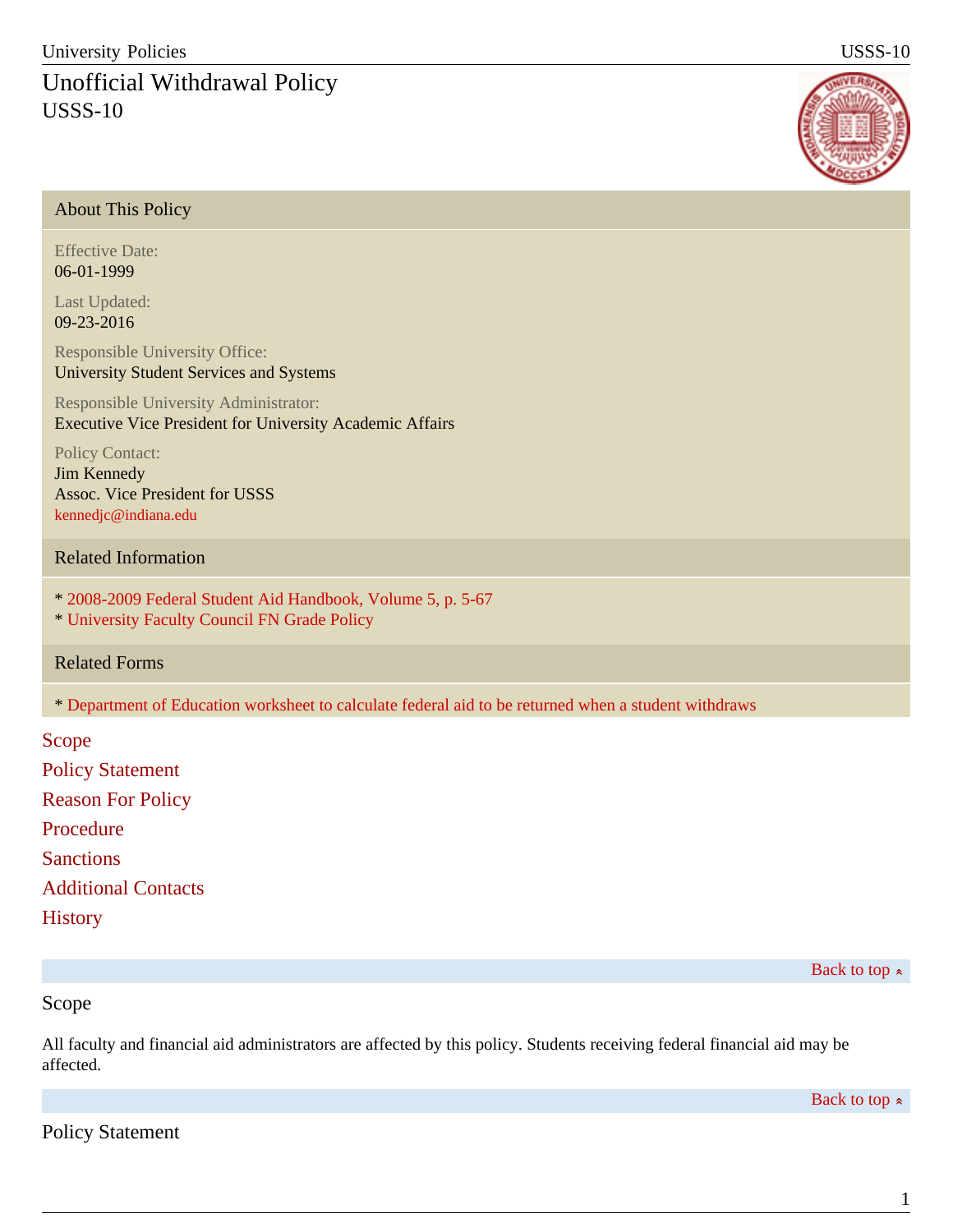#### University Policies USSS-10

In compliance with Federal Regulations relating to Student Assistance General Provision [34 CFR 668.22], Indiana University must determine whether a return of Title IV federal funds is necessary when a student fails to attend or ceases to attend class and does not withdraw. This situation is referred to as an "unofficial withdrawal."

In order to comply with this federal regulation, the University Faculty Council approved on March 30, 1999, recommendations as presented by the Educational Policies Committee to establish an "FN" grade to reflect such students who unofficially withdraw.

In May 2005, the subcategory value of "FNN" was established to indicate those FN students who never attended a class.

Back to top  $\approx$ 

Back to top  $\approx$ 

## Reason For Policy

In order to comply with federal regulations, a process must be in place to identify students who fail to attend or cease to attend classes without officially withdrawing. It is also necessary to have procedures to facilitate the required calculations determining the amount of Title IV federal funds which must be returned to the US Department of Education as a result of such unofficial withdrawals.

Procedure

#### **Determination of potential unofficial withdrawals**

At the end of each semester/session when final grades have been recorded, the Financial Aid Office at each campus will run a report to identify federal aid recipients whose grades for the term are all FN, FNN or a combination of FN, FNN, NC, NR, NY and W grades. Grade definitions follow:

FN – Failure due to non-attendance FNN – Failure, never attended NC - Non-Credit NR – Not Reported NY - Special program enrollment for which credit earned will be recorded when completed, typically used for Study Abroad W – Withdrew after the first week of classes

### **Determination of actual unofficial withdrawals**

At the end of each academic term when final grades have been recorded, University Student Services and Systems Financial Aid staff will review the list and evaluate each student to determine if he or she should be considered to have unofficially withdrawn. Follow up with faculty may be required for NR, NC and NY grades to determine whether or not a student ceased attendance in all classes.

### **Last Date of Attendance/Enrollment Audits**

The last date of attendance for W grades is generally the withdrawal date. When an FN grade is recorded, the instructor must supply the last date of attendance. For online courses, it is necessary to document the student's last date of participation in an academically-related activity. For all federal aid recipients, it is imperative that we be able to document that the student began attendance in each course.

The 1999 changes adopted by the University Faculty Council that established the FN grade also required faculty to participate in the Registrar's enrollment audit. This allows the registrar to maintain accurate enrollment records while complying with federal financial aid requirements. The enrollment audits are now completed through the Student Performance Rosters which are part of FLAGS (Fostering, Learning, Achievement and Student Success) system.

It is imperative that all instructors comply with the policy and meet enrollment verification submission deadlines established by university academic leadership each term, for each class.

### **Return of Title IV Funds**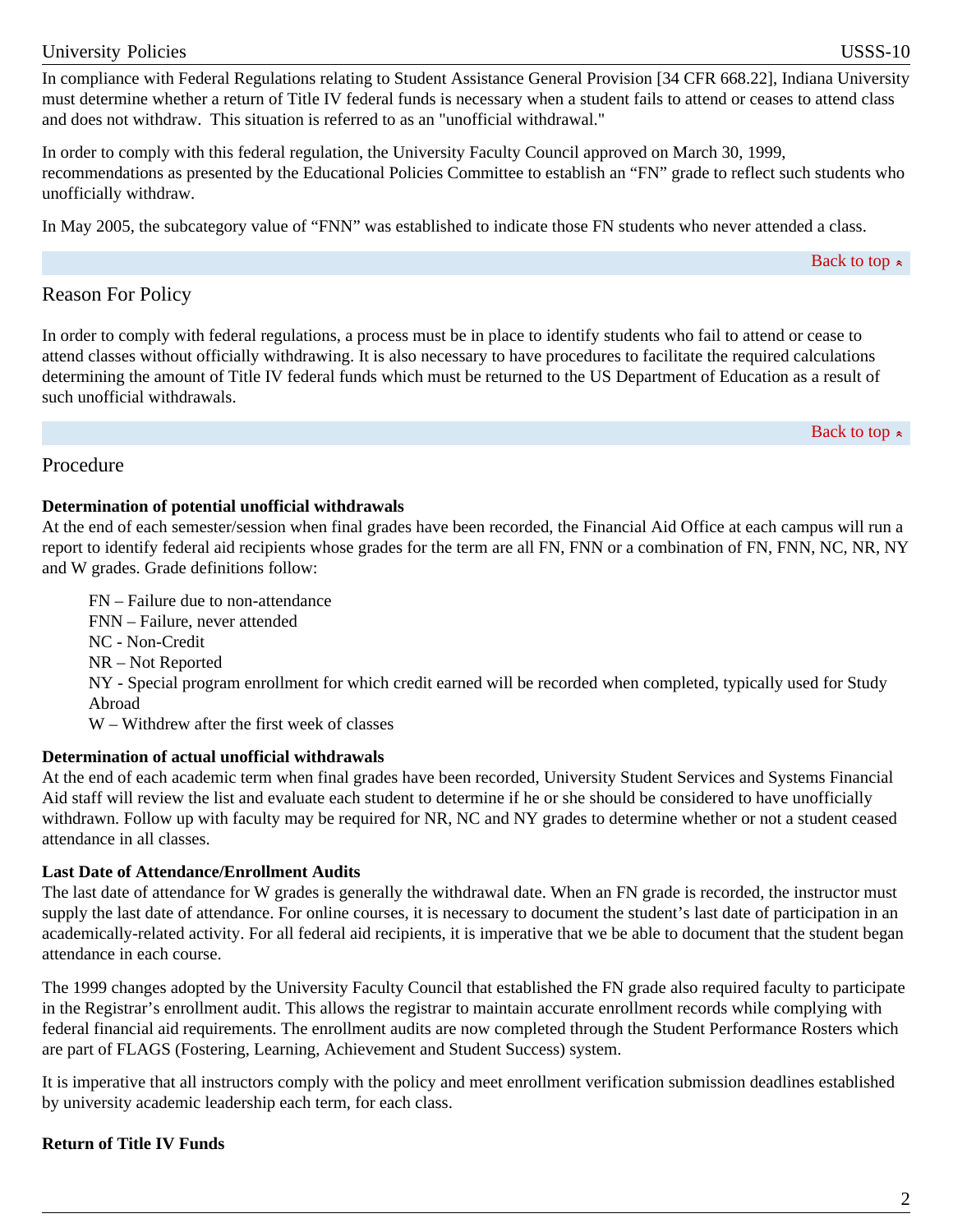Once the last date of attendance is established, USSS Financial Aid staff will promptly calculate the amount and type of funds to be returned to the federal aid programs, if any, in accordance with federal regulations.

#### **Record-keeping**

USSS Financial Aid will maintain records of this review process including:

- Report output that was used to identify students;
- Whether each student is considered an unofficial withdrawal, and if not, an explanation for that decision;
- The Last Date of Attendance as well as when and how that date was determined;
- The amount of any refund calculated and the amount(s) and type(s) of financial aid to be repaid and all calculations as tracked on the Return of Title IV Aid Worksheet

#### **Additional information**

#### IUIE Report:

Unofficial Withdrawal All - SR - IE\_SIS\_FA\_UNOFFICIAL\_WITHDRAWAL\_ALL *For students with Title IV aid (Direct Loan, Perkins, Pell, ACG/SMART, SEOG) disbursed, identifies students who have all FN or FNN grades, or a combination of FN, FNN, NC, NR, NY, W or blank grades. Student must have at least 1 FN or FNN grade to be picked up on the report.*

This back-office process is performed by USSS as a shared service. USSS Financial Aid maintains procedural documentation for performing this work, as well as a Service Level Agreement that outlines USSS and campus financial aid office responsibilities related to this work.

```
Back to top \approx
```
#### Sanctions

This work is audited annually by the State Board of Accounts during the A-133 audit. Indiana University Internal Audit assists with the A-133 audit and may perform additional audits as needed to ensure compliance with Federal Regulations. Failure to adequately comply with this policy in the time frames specified under federal regulations could result in an audit finding which could lead to federal aid repayments, fines, and potentially, the loss of IU's eligibility to participate in the federal student aid programs.

Back to top  $\approx$ 

## Additional Contacts

| <b>Subject</b>                                             | <b>Contact</b>                                                                      | <b>Phone</b> | <b>Fax/Email</b>     |
|------------------------------------------------------------|-------------------------------------------------------------------------------------|--------------|----------------------|
| Financial aid impact of an<br><b>Unofficial Withdrawal</b> | <b>IUB Office of Student</b><br><b>Financial Assistance</b>                         | 812-855-0321 | blfinaid@indiana.edu |
| Financial aid impact of an<br>Unofficial Withdrawal        | <b>IUPUI</b> and <b>IUPUC</b> Office<br>of Student Financial Aid<br><b>Services</b> | 317-274-4162 | final@iupui.edu      |
| Financial aid impact of an<br><b>Unofficial Withdrawal</b> | <b>IU East Office of Financial</b><br>Aid                                           | 765-976-8206 | eaosfa@iue.edu       |
| Financial aid impact of an<br><b>Unofficial Withdrawal</b> | IU Kokomo Office of<br>Scholarships and Financial<br>Aid                            | 765-455-6216 | finaidko@iuk.edu     |
| Financial aid impact of an<br>Unofficial Withdrawal        | <b>IU Northwest Office</b><br>of Financial Aid and<br>Scholarships                  | 219-980-6778 | finaidnw@iun.edu     |